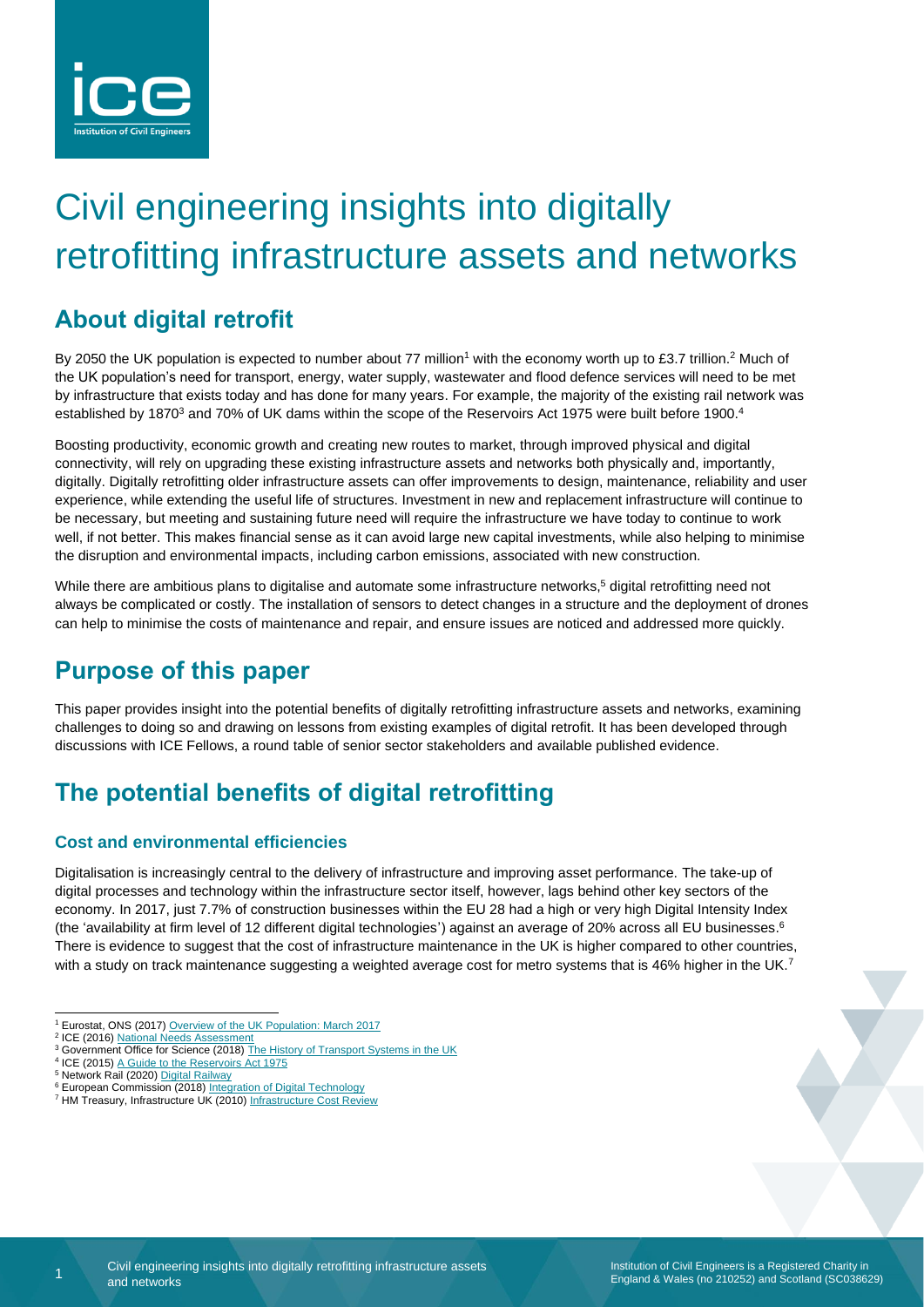

Maintaining an infrastructure asset over its life cycle often costs more, in economic and environmental terms, than the initial capital investment. Improved decision-making through the availability of consistent, quality data is one of the most potent ways that digitalisation can unlock value. Normalising the automated collection and storage of data that is accessible from anywhere, on multiple platforms and devices, creates considerable time and cost savings when compared to more traditional methods of data collection, storage, access and maintenance management. This is best facilitated through a common approach to data modelling, allowing interoperability so that separate databases can interact with one another.

The demand-side benefits of digitally retrofitted assets can be significant, notably on energy efficiency – a 2017 report by the American Council for an Energy-Efficient Economy estimated a reduction in energy consumption of 18% in offices, 14% in shops and 8% in hospitals using retrofitted smart technologies.<sup>8</sup> Such an approach could cut heating and ventilation costs by as much as 40%.

#### **Extending asset life cycles**

Digitally retrofitting infrastructure provides a route to prolonging an asset's life cycle by boosting resilience, creating improved conditions for asset users and improving efficiency. <sup>9</sup> This approach can be maximised through predictive maintenance, where sensors provide real-time data about condition and performance, optimising asset maintenance.<sup>10</sup>

There are examples of software environments which enable assets to schedule their own repairs based on sensorgathered data, with Boeing implementing such a system in 2011.<sup>11</sup> Balfour Beatty sets out a possible future in its 2017 report *Innovation 2050*, outlining that the Internet of Things will be able to power smart buildings in smart cities, with assets able to order their own replacement parts as necessary.<sup>12</sup>

### **What needs to be done to enable digital retrofitting?**

### **Digital skills and training**

An ICE member survey as part of a skills review in 2018 identified that the development and adoption of digital technology was perceived as the main trend that will have an impact on skills.<sup>13</sup> In order to deliver digital retrofitting of assets, upskilling of the existing workforce is required. There is an acute skills deficit in the wider economy when it comes to digital skills and roles related to STEM subjects.<sup>14</sup> Estimates suggest that by 2030 five million workers could become acutely under-skilled in basic digital skills, with up to two-thirds of the workforce facing some level of under-skilling.<sup>15</sup> The more infrastructure assets generate and rely on data, the greater the need will become for all elements of the workforce invested in the design, construction, operation and decommissioning of infrastructure to become more digitally literate.

### **Cyber security**

In the UK in 2017, 590 significant cyber incidents were reported to the National Cyber Security Centre (NCSC), including foreign-state attacks on UK telecommunication and energy infrastructure.<sup>16</sup> According to the German Bundesamt für Sicherheit in der Informationstechnik (BSI – Federal Office for Information Security), in Germany during 2018 there were around 114 million new malware programs and over 110,000 bot infections each day, aimed mostly at mobile devices or

<sup>9</sup> ICE (2017) [State of the Nation 2017: Digital](https://www.ice.org.uk/getattachment/news-and-insight/policy/state-of-the-nation-2017-digital-transformation/ICE-SoN-Report-Web-Updated.pdf.aspx#_ga=2.233645790.1984285452.1582116275-497007370.1579853452) Transformation

<sup>16</sup> National Cyber Security Centre [2017 Annual Review](https://www.ncsc.gov.uk/content/files/NCSC-2017-Annual-Review.pdf)

<sup>&</sup>lt;sup>8</sup> American Council for an Energy-Efficient Economy (2017) Smart Buildings: A [Deeper Dive into Market Segments](https://www.aceee.org/sites/default/files/publications/researchreports/a1703.pdf)

<sup>&</sup>lt;sup>10</sup> ICE (2018) [AI, Machine Learning and Data Science: Shaping the Future of Existing Infrastructure](https://www.ice.org.uk/ICEDevelopmentWebPortal/media/Documents/P3172-ICE-Artificial-intelligece-follow-on-Proof-6_FINAL.pdf)

<sup>11</sup> ICE (2018) ICE Guidance Paper: [Intelligent Assets for Tomorrow's Infrastructure](https://www.ice.org.uk/getattachment/knowledge-and-resources/best-practice/how-best-to-adapt-to-the-big-changes/ICE_Intelligent_Assets_for_Tomorrows_Infrastructure_Guiding_Principles.pdf.aspx)

<sup>&</sup>lt;sup>12</sup> Balfour Beatty (2017) **Innovation 2050: [A Digital Future for the Infrastructure Industry](https://www.balfourbeatty.com/media/244600/balfour-beatty-innovation-2050.pdf)** 

<sup>13</sup> ICE (2018) [ICE Professional Skills](https://www.ice.org.uk/ICEDevelopmentWebPortal/media/Documents/News/ICE%20News/ICE-Skills-report-2018.pdf)

<sup>14</sup> Industrial Strategy Council (2020) [Annual Report](https://industrialstrategycouncil.org/sites/default/files/attachments/ISC%20Annual%20Report%202020.pdf)

<sup>15</sup> Industrial Strategy Council (2019) [UK Skills Mismatch in 2030](https://industrialstrategycouncil.org/sites/default/files/UK%20Skills%20Mismatch%202030%20-%20Research%20Paper.pdf)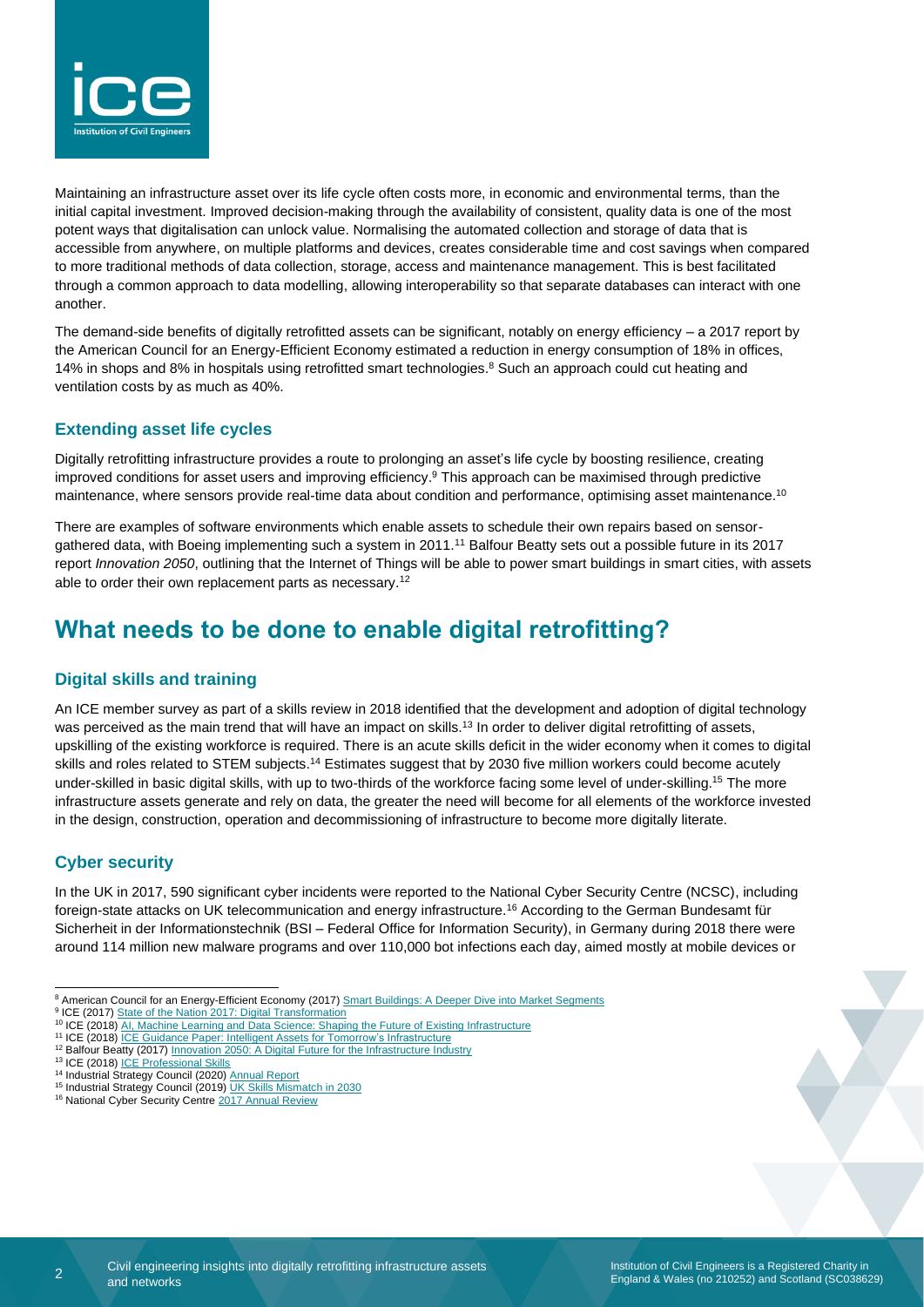

devices on the Internet of Things (IoT).<sup>17</sup> Of these there were 145 reports relating to critical infrastructure, with 55 affecting the transport, energy and water sectors, which had the potential to create supply bottlenecks or disruption to public security. 18

Widescale digital retrofitting of infrastructure assets and networks can create new vulnerabilities. Assets and systems that are retrofitted with technology such as smart sensors and communication packages to take full advantage of the IoT may bring numerous efficiencies and lead to better decision-making, but between 2015 and 2018, 20% of organisations observed at least one IoT-based attack. 19

Asset owners and their supply chains have increasingly turned paper processes into digital ones, handling vast amounts of data in the operation of critical infrastructure.<sup>20</sup> Protecting these systems and data against malicious actions is vital as a line of defence against failure. This is well understood in government, which established the National Cyber Crime Unit in 2015, recognising the potential for hostile actors to attack infrastructure with the aim of doing harm to the economy or individuals.<sup>21</sup> The Department for Transport, mindful of the risks of a cyber-security breach in the rail sector, has issued guidance on the safe and secure operation of electronic and software-driven systems in use on the network.<sup>22</sup>

## **The digital twin**

The rise of digital design applications has led to the concept of the digital twin, a representation of a physical infrastructure asset in a digital format which can aid the modelling and understanding of that asset. This concept is particularly important with regards to digitally retrofitting existing assets, as it enables asset and network owners to understand where a system could benefit from improvements, allowing for value to be unlocked in new ways and helping to re-prioritise asset management.<sup>23</sup> The concept of a national digital twin – an ecosystem of digital twins connected via securely shared data – and an information management framework, which would enable effective information sharing, is an extension of this idea.<sup>24</sup>

Values to inform this approach have been proposed in *The Gemini Principles*, published by the Centre for Digital Built Britain.<sup>25</sup> These are nine principles relating to three general areas – purpose, trust and function – designed to guide the development of the framework and the national digital twin.<sup>26</sup> These principles include the need to be open, ensuring security, being adaptive to evolution and enabling value creation.

### **Interoperability and common standards**

Increasing the digitalisation of existing economic infrastructure, facilitated in part through the roll-out of a full-fibre broadband network, will enable new methods of working and insights not only within, but also between, assets and networks.<sup>27</sup> Connecting infrastructure assets and networks and greater data sharing could release an additional £15 billion per year of benefits across the UK infrastructure sectors.<sup>28</sup>

Perhaps the biggest barrier to achieving this data sharing is the lack of interoperable data. A lack of quality data and of consistency of data impedes the improvement of models for predicting project estimates<sup>29</sup> and a lack of interoperability between information systems means firms expend considerable time and resources when moving between and within

- <sup>19</sup> Gartner (2018) [Gartner Says Worldwide IoT Security Spending Will Reach \\$1.5 Billion in 2018](https://www.gartner.com/en/newsroom/press-releases/2018-03-21-gartner-says-worldwide-iot-security-spending-will-reach-1-point-5-billion-in-2018)
- <sup>20</sup> ICE (2018) [In Plain Sight: Assuring the Whole-Life Safety of Infrastructure](https://www.ice.org.uk/getattachment/news-and-insight/policy/in-plain-sight/In-Plain-Sight.pdf.aspx#_ga=2.20893105.820243036.1584349819-1714938937.1528710932)

3

<sup>&</sup>lt;sup>17</sup> Bundesamt für Sicherheit in der Informationstechnik (2019) Report on the State of IT Security in Germany 2019

<sup>&</sup>lt;sup>18</sup> Bundesamt für Sicherheit in der Informationstechnik (2018) [The State of IT Security in Germany 2018](https://www.bsi.bund.de/SharedDocs/Downloads/EN/BSI/Publications/Securitysituation/IT-Security-Situation-in-Germany-2018.pdf?__blob=publicationFile&v=3)

<sup>21</sup> Ibid

<sup>22</sup> Department for Transport (2016) Rail Cyber Security: Guidance to Industry

<sup>&</sup>lt;sup>23</sup> ICE (2017) [What is a Digital Twin?](https://www.ice.org.uk/knowledge-and-resources/information-sheet/what-is-a-digital-twin)

<sup>&</sup>lt;sup>24</sup> University of Cambridge (2019) **[Gemini Principles](https://www.cdbb.cam.ac.uk/DFTG/GeminiPrinciples)** 

<sup>&</sup>lt;sup>25</sup> Centre for Digital Built Britain (2018) [The Gemini Principles](https://www.cdbb.cam.ac.uk/system/files/documents/TheGeminiPrinciples.pdf)

<sup>26</sup> University of Cambridge (2019) [Gemini Principles](https://www.cdbb.cam.ac.uk/DFTG/GeminiPrinciples)

<sup>&</sup>lt;sup>27</sup> ICE (2020) [Civil Engineering Insights on the Roll-Out of Full-Fibre Broadband and Alternative Proposals](https://www.ice.org.uk/getattachment/news-and-insight/policy/insights-into-full-fibre-broadband-rollout/Full-fibre-(FINAL)-27-01-20.pdf.aspx#_ga=2.235305153.1778077462.1582191596-94933451.1569858977)

<sup>&</sup>lt;sup>28</sup> Deloitte (2017) [New Technologies Case Study: Data Sharing in Infrastructure](https://www.nic.org.uk/wp-content/uploads/Data-sharing-in-infrastructure.pdf)

<sup>29</sup> ICE (2019[\) Reducing the Gap between Cost Estimates and Outturns for Major Infrastructure Projects and Programmes](https://www.ice.org.uk/ICEDevelopmentWebPortal/media/Documents/Media/Policy/ICE-Report-Reducing-the-gap-between-cost-estimates-and-outturns-for-major-infrastructure-projects-and-programmes.pdf)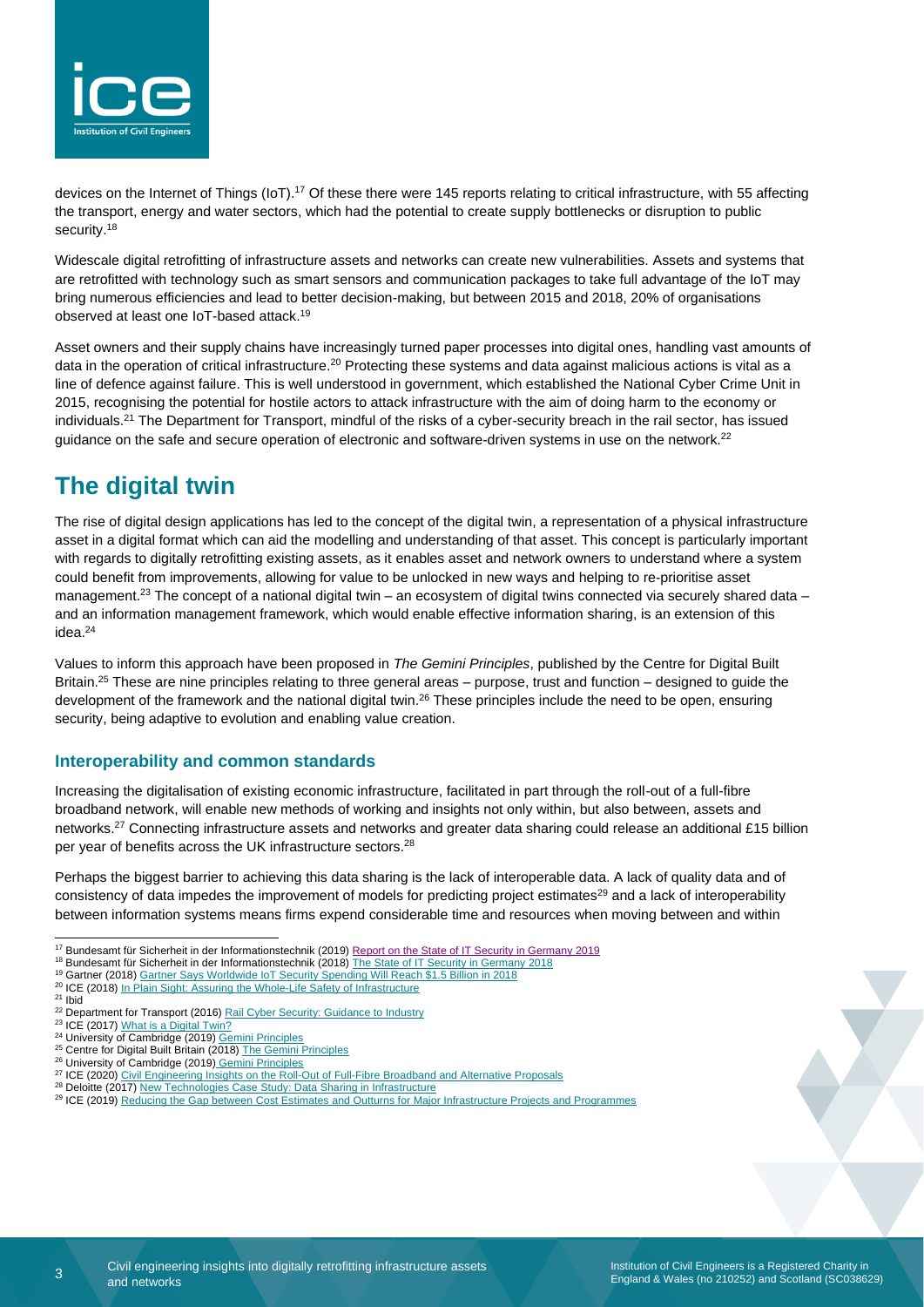

projects.<sup>30</sup> In order for large-scale projects like the national digital twin to operate, interoperable software and data standards are necessary. Interoperability is a core tenet of the Gemini Principles.<sup>31</sup>

Common standards would be useful for the wider industry to enable this. Many infrastructure sectors are set up to encourage competition, particularly in energy and rail, which can lead to fragmentation. At the same time, interdependencies, where one asset or sector relies on another, are becoming more prevalent. A future Connected and Autonomous Vehicle (CAV) sector will depend on an expanded, or smarter, energy grid and telecommunications sector. Technologies like floating solar panels, which reduce the evaporation of water in reservoirs, mean some infrastructure owners can operate in more than one sector.<sup>32</sup>

For example, a new asset may increase demand on the existing electrical supply network. With an independent digital twin, this could be predicted and permitted for in future maintenance costs by that single asset owner, but connected digital twins could allow the data to be simultaneously communicated to district network operators to work out predicted demand for similar existing assets. This data can ultimately influence decision-making and lead to improvements in efficiency and performance on a systems basis.

# **Public sentiment around digitally enabled infrastructure**

The widescale adoption of embedded sensors, automated tracking of passengers on transport networks or real-time monitoring of the use of energy and water will inevitably raise concerns from the public about the extent to which their lives are being monitored and what that data is used for.

The UK public are wary of giving away too much information about themselves, with 80% saying that they try to limit the amount of personal information they either put online or share with companies, and 85% stating they would boycott a company that repeatedly showed disregard for protecting consumer data.<sup>33</sup>

ICE's 2019 policy paper on 'pay as you go' roads funding found that, with regards to the potential for car location data being tracked and shared, as long as appropriate privacy safeguards and oversight is in place, the public will likely come to accept a new system.<sup>34</sup> This is particularly true if the data is managed by a trusted organisation or intermediary, with public confidence maintained through regulation, privacy laws, anonymisation of data and transparency on what the data is used for.

While the public are keen to limit the data they share, a 2016 poll by Populus on smart meters found that 83% of those with a smart meter believed their energy bill was accurate, compared to 65% of those without a smart meter.<sup>35</sup> A similar pattern exists regarding other criteria – people with a smart meter were more likely to trust their energy supplier and better understand their bill than those without.<sup>36</sup>

However, digital retrofitting of existing assets has not always had wide acceptance. On smart motorways in the UK, public acceptability has been low: 68% of drivers believe removing hard shoulders on motorways compromises safety,<sup>37</sup> while only half of drivers who have driven on an 'all-lane running' motorway say they would know what to do if they broke down and were unable to reach a refuge area.<sup>38</sup> Concerns over safety prompted a government review in 2020, with plans to abolish dynamic hard shoulders and speed up the deployment of technology to detect stopped vehicles.<sup>39</sup>

<sup>38</sup> Ibid

 $\overline{A}$ 

<sup>&</sup>lt;sup>30</sup> ICE (2017[\) State of the Nation 2017: Digital Transformation](https://www.ice.org.uk/getattachment/news-and-insight/policy/state-of-the-nation-2017-digital-transformation/ICE-SoN-Report-Web-Updated.pdf.aspx#_ga=2.242372226.1601946496.1582032553-94933451.1569858977)

<sup>&</sup>lt;sup>31</sup> Centre for Digital Built Britain (2018[\) The Gemini Principles](https://www.cdbb.cam.ac.uk/system/files/documents/TheGeminiPrinciples.pdf)

<sup>32</sup> United Utilities (2018[\) Floating Solar Farm Gets Underway at Lancaster Reservoir](https://www.unitedutilities.com/corporate/newsroom/latest-news/floating-solar-farm-gets-under-way-at-lancaster-reservoir/)

<sup>&</sup>lt;sup>33</sup> YouGov (2018) [72% of Brits Haven't Heard about GDPR](https://yougov.co.uk/topics/politics/articles-reports/2018/03/01/72-brits-havent-heard-about-gdpr) <sup>34</sup> ICE (2019) <u>Pay As You Go – [Achieving Sustainable Roads Funding in England](https://www.ice.org.uk/getattachment/news-and-insight/policy/pay-as-you-go-sustainable-roads-funding/ICE-PAYG-Policy-Report.pdf.aspx)</u>

<sup>&</sup>lt;sup>35</sup> Populus (2016) [Smart Meters: The Verdict](https://www.populus.co.uk/insights/2016/08/smart-meters-the-verdict/)

<sup>36</sup> Ibid

<sup>&</sup>lt;sup>37</sup> RAC (2019) [68% of Drivers Say Removing Hard Shoulders on Motorways Compromises Safety](https://media.rac.co.uk/pressreleases/68-percent-of-drivers-say-removing-hard-shoulders-on-motorways-compromises-safety-2948728)

<sup>39</sup> Gov.UK (2020) [Strategic Roads Update: Smart Motorways Evidence Stocktake](https://www.gov.uk/government/speeches/strategic-roads-update-smart-motorways-evidence-stocktake)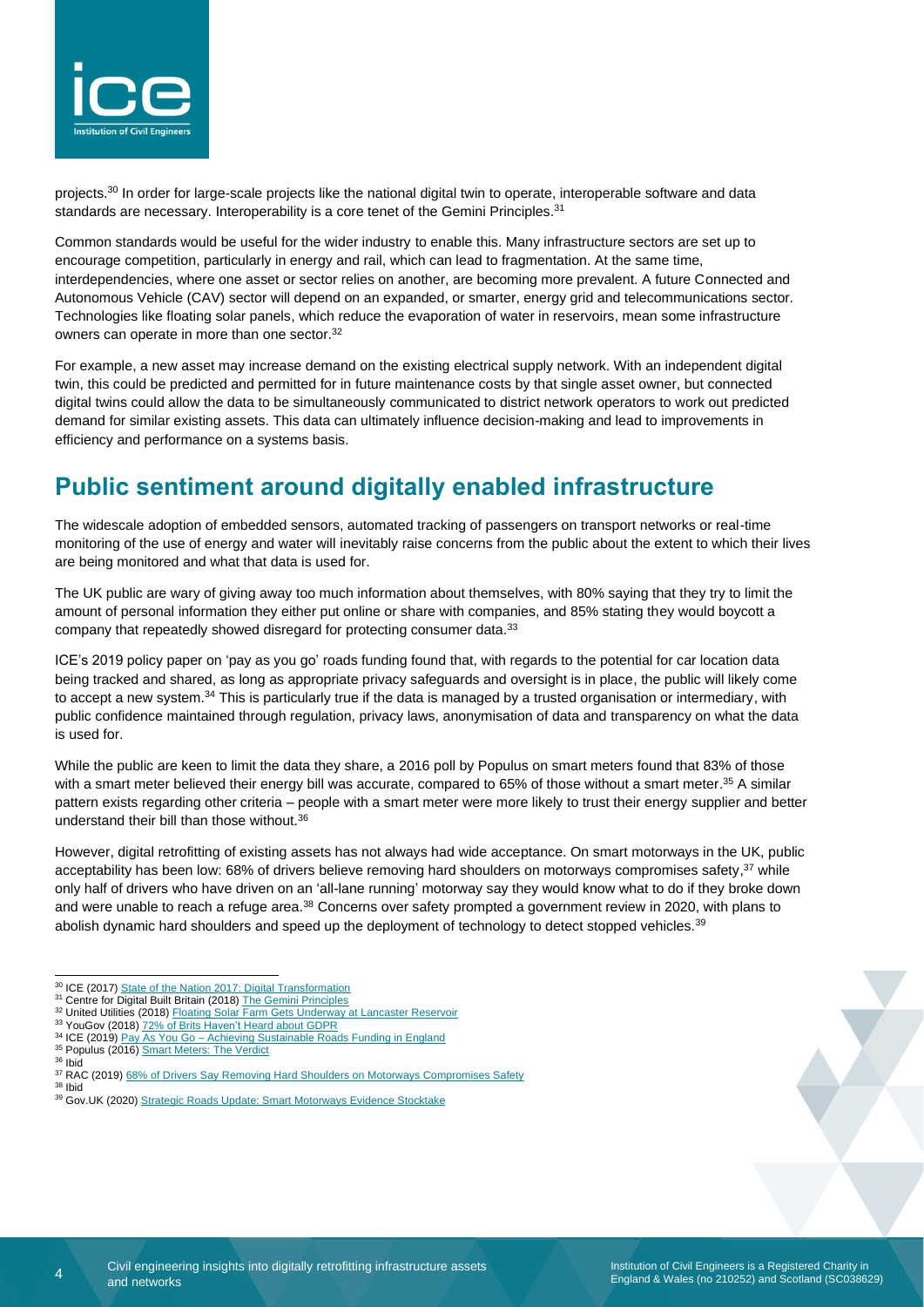

# **Lessons from existing schemes and projects**

### **The Digital Railway programme**

Network Rail currently owns 64,000 signalling assets and spends around £800 million each year maintaining and renewing them. <sup>40</sup> At the current rate of replacement and network growth, maintaining these assets nationwide will become unsustainable. In addition, most lines operate at peak capacity, with some services up to 200% oversubscribed, and freight demand increasing by 100% between 2003 and 2017.<sup>41</sup>

The Digital Railway programme is designed to retrofit the UK's existing railways system with digital signalling and communications to address capacity issues, while also realising significant future savings and making the railways cheaper to run.<sup>42</sup>

Adopted technology includes European Train Control Systems, allowing trains to run closer together while maintaining safe distances, systems to improve driver decision-making on performance and safety, active traffic management and new telecoms and data systems.<sup>43</sup> Network Rail is also seeking to improve training to increase the capability and expertise of its workforce, and those of partner organisations, to maximise benefits.<sup>44</sup>

#### **Smart motorways and Connected and Autonomous Vehicles**

Smart motorways are a form of active road management designed to increase capacity, smooth traffic flows and allow for individual management of lanes.<sup>45</sup> Around 400 miles of the road network have been converted to a smart motorway format, with motorways having their hard shoulders converted to 'all-lane running' or used on a dynamic basis.<sup>46</sup>

A smart motorway uses technology that monitors traffic levels, changes the speed limit to smooth traffic flow, activates warning signs to alert drivers to hazards and closes lanes for safety or to prioritise emergency traffic.<sup>47</sup> This technology takes the form of vehicle detection systems which provide data on traffic flow and which, in turn, set automated, or semiautomated, traffic messages or speed limit changes.<sup>48</sup>

Connected and Autonomous Vehicles (CAVs) are an as yet unproven concept. However, should their development be successful, a CAV system would require significant retrofitting of existing roads to meet digital standards that can accommodate high bandwidth and always-on communications equipment. The Millbrook testing ground, one of several sites for the testing of CAV technology in the UK, provides a 5G test bed to allow for the testing of connectivity on the basis of the Internet of Things, provided by fibre cables, masts and base stations.<sup>49</sup>

#### **Wind turbine optimisation**

The application of digital twins in the wind industry is being used to proactively repair and maintain existing wind turbines.<sup>50</sup> By using data to understand the health condition of a turbine, or fleet of turbines, asset owners are provided with insight into when maintenance is anticipated, enabling maintenance schedules to be optimised and reducing the need for unplanned maintenance to take place. In turn, this leads to cost efficiencies and minimises the amount of time a turbine may be offline.

- <sup>46</sup> Highways England (2014) [Strategic Business Plan 2015–2020](https://assets.publishing.service.gov.uk/government/uploads/system/uploads/attachment_data/file/396487/141209_Strategic_Business_Plan_Final.pdf)
- <sup>47</sup> Highways England (2020) [Smart Motorways](https://highwaysengland.co.uk/programmes/smart-motorways/)
- 48 ITS UK (2020) [Rise of Smart Motorways](https://its-uk.org.uk/rise-of-smart-motorways/)
- 49 Millbrook (2020) [Connected and Autonomous Vehicle Testing](https://www.millbrook.co.uk/services/vehicle/connected-and-autonomous-vehicle-testing/)

<sup>40</sup> Digital Railway (2015) [More Trains, Better Connections, Greater Reliability](https://digitalrailway.co.uk/wp-content/uploads/2015/11/Digital-Railway-Core-Narrative.pdf)

<sup>41</sup> Arcadis (2017) [Digital Railway](https://www.arcadis.com/media/6/E/F/%7B6EFC7796-3A26-4E5F-802C-6D453D60A8FC%7DDigital_Rail_UK_061017.pdf)

<sup>42</sup> Ibid

<sup>43</sup> Network Rail (2020) [Proven Technology](https://www.networkrail.co.uk/running-the-railway/railway-upgrade-plan/digital-railway/proven-technology/)

<sup>44</sup> Ibid 45 Highways England (2020) [Smart Motorways](https://highwaysengland.co.uk/programmes/smart-motorways/)

<sup>50</sup> Windpower Engineering (2019) How Digital Twins [are Transforming Wind Operations](https://www.windpowerengineering.com/how-digital-twins-are-transforming-wind-operations/)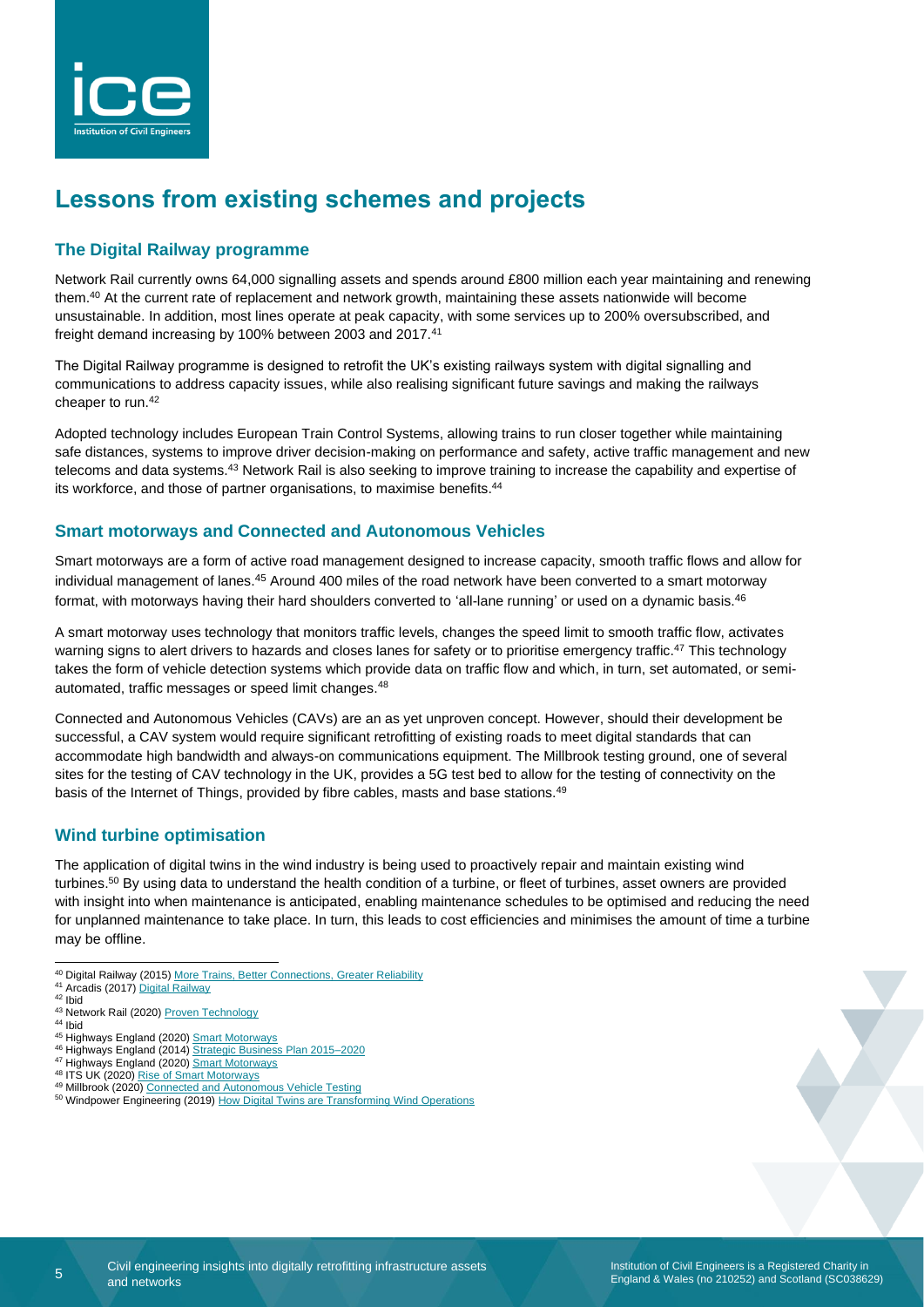

In addition to improving operation, maintenance and reliability, the digital model can increase annual energy production. By virtually testing the impact on the turbine if wind speed increased or decreased, if it blew for longer, or if there was very little wind at all, engineers are able to make evidence-based decisions such as whether to increase a turbine's power rate to generate more electricity when demand and prices are higher.<sup>51</sup> GE Renewable turbines have experienced increased megawatt-hour output of up to 7%. 52

## **International comparators**

The concepts of digitally retrofitting infrastructure assets through smart cities and smart grids have gained footing in many areas around the globe.<sup>53</sup>

#### **Barcelona**

The city of Barcelona is committed to developing 'CityOS', a city operating system on an open-data platform.<sup>54</sup> Barcelona's city council manages infrastructure based on open-code 'Big Data' technology, which provides better data governance, quality controls and more effective privacy and security.<sup>55</sup> This approach allows the city council to make informed, datadriven decisions.

The city has a network of over 19,000 sensors that transmit three million daily recordings on energy, noise, waste, weather, parking capacity, air quality, water levels and flows of bicycles, pedestrians and vehicles.<sup>56</sup> In the period 2015 to 2019, the city reduced its water use in public parks by 25%,<sup>57</sup> waste collection routes were optimised based on how full municipal bins were, and more than 1,100 LED lampposts were installed which, alongside reducing energy use by 30%, act both as free public Wi-Fi points and monitors for air pollution. 58

#### **Singapore – Smart Nation initiative**

Singapore launched a smart city initiative in 2014 that consists of three key pillars: digital economy, digital society and digital government.<sup>59</sup> The OECD describes the initiative as 'a comprehensive smart city strategy from which other countries can draw lessons', highlighting efforts to teach coding and other digital skills to those of school age or needing to retrain. $60$  The strategy is also user focused and inclusive, ensuring resources are produced in multiple languages and placing an emphasis on addressing the challenges associated with an ageing population.<sup>61</sup>

The Government of Singapore has decided to make artificial intelligence the defining issue for the next phase of its strategy. $62$  This will focus on areas where Singapore believes it has a historical competitive advantage, such as intelligent transport and logistics. The city state hopes this will enhance its competitiveness, generate economic returns, provide new jobs and upgrade the skills and capabilities of its people. Singapore recognises that, alongside the Smart Nation initiative, there is a need for a set of standards that allow for the data generated between different systems to be interoperable.<sup>63</sup>

<sup>54</sup> Grow Smarter (2020) From Dream to Reality: [Transforming Cities for a Smart, Sustainable Europe](https://grow-smarter.eu/fileadmin/editor-upload/Reports/recommendations_for_Policy_makers_and_practitioners.pdf)

<sup>&</sup>lt;sup>51</sup> GE (2018) [The French Connection: Digital Twins from Paris Will Protect Wind Turbines against Battering North Atlantic Gales](https://www.ge.com/reports/french-connection-digital-twins-paris-will-protect-wind-turbines-battering-north-atlantic-gales/)

<sup>52</sup> Ibid

<sup>53</sup> Amsterdam Institute for Advanced Metropolitan Solutions (2017[\) Smart Retrofitting of Urban Housing](https://waag.org/sites/waag/files/ams_project_final_report_smart_urban_retrofit_21_april_2017_0.pdf)

<sup>55</sup> Ajuntament de Barcelona (2019[\) Barcelona Digital City: Putting Technology at the Service of People](https://ajuntament.barcelona.cat/digital/sites/default/files/pla_barcelona_digital_city_in.pdf)  $56$  Ibid

<sup>57</sup> Ibid

<sup>&</sup>lt;sup>58</sup> Harvard Kennedy School, ASH Center for Democratic Governance and Innovation (2016) [How Smart City Barcelona Brought the Internet of Things to Life](https://datasmart.ash.harvard.edu/news/article/how-smart-city-barcelona-brought-the-internet-of-things-to-life-789) 59 OECD (2019[\) Economic Outlook for Southeast Asia, China and India 2019 –](https://read.oecd-ilibrary.org/development/economic-outlook-for-southeast-asia-china-and-india-2019-update_859159ab-en#page1) Update

<sup>60</sup> Ibid <sup>61</sup> Ibid

<sup>62</sup> Smart Nation Singapore (2019[\) Transforming Singapore Through Technology](https://www.smartnation.gov.sg/why-Smart-Nation/transforming-singapore)

<sup>63</sup> NIC (2017) [Study on International Best Practices in Using Technology to Improve Productivity](https://www.nic.org.uk/wp-content/uploads/International-best-practices.pdf)